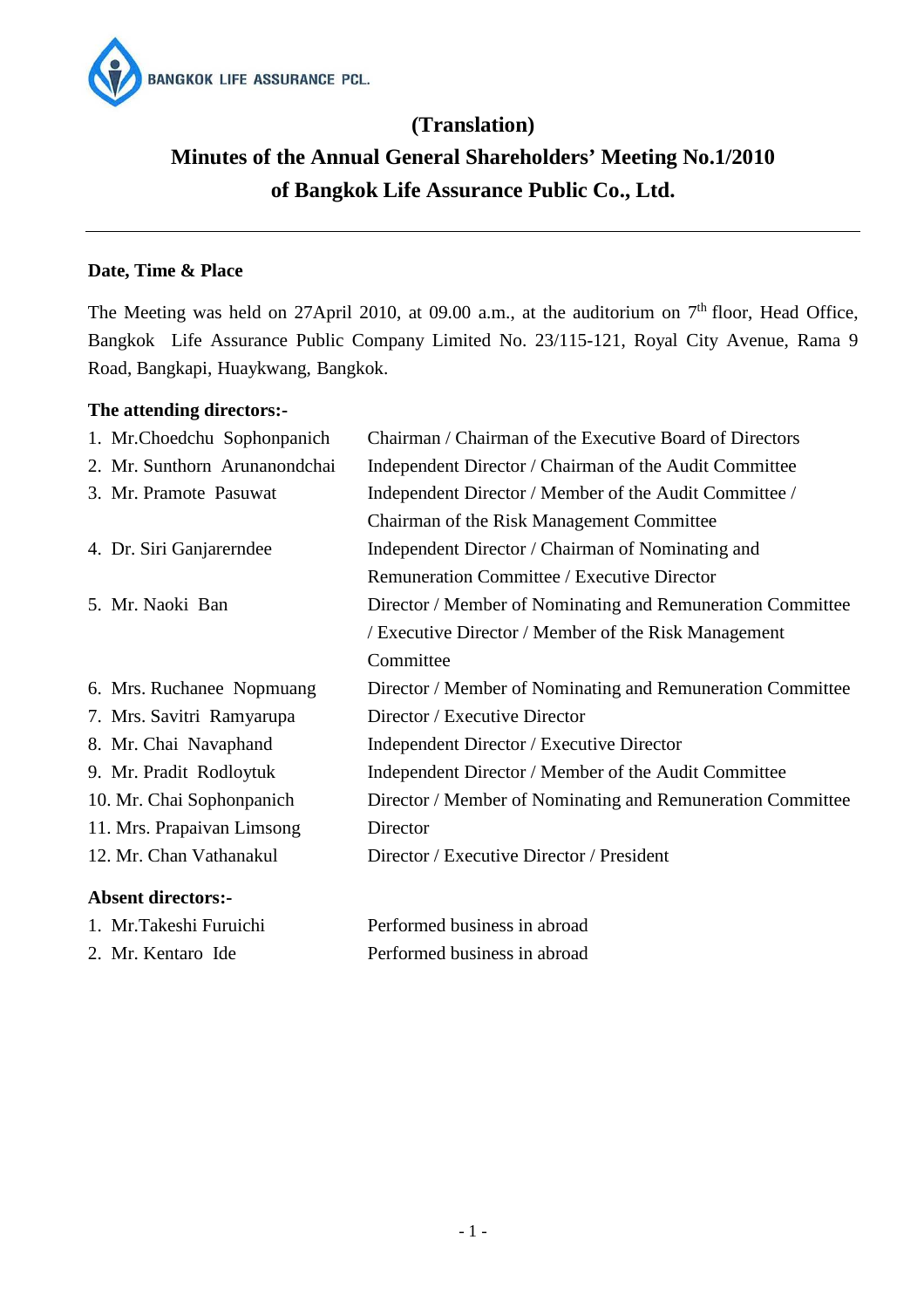

#### **The company's managements attending the Meeting:-**

| 1. Mrs. Kallaya Mamani        | Senior Executive Vice President, Accounting and Finance |
|-------------------------------|---------------------------------------------------------|
|                               | Division                                                |
| 2. Mr. Sanor Thampipattanakul | Executive vice president of the Investment Division     |
| 3. Mrs. Chantana Vimuktanon   | Senior Vice President, Life Operation Division          |
| 4. Mr. Chatchai Chotanakarn   | Senior Vice President, Information Technology Division  |
| 5. Mrs. Jarupa Jemvitilerd    | Vice president, Accounting Department                   |
| 6. Mr. Komsorn Chonsuvanavat  | Vice president, Legal Office                            |

#### **The Meeting was started at 9.00 A.M.**

 The Chairman welcomed all shareholders and summarized number of shareholders attending the Meeting and entitled to vote as follows:-

| Personally attended shareholder: | 137 persons, equaled to | 120,345,492 shares |
|----------------------------------|-------------------------|--------------------|
| Proxies:                         | 66 persons, equaled to  | 441,625,824 shares |
| Total:                           | 203 persons, equaled to | 561,971,316 shares |

 Or 46.8309% of total sold shares which constituted a quorum and the Meeting was requested to consider the matters according to the following agendas:-

#### **Agenda 1: To certify the Minutes of the Annual General Shareholders' Meeting No. 1/2009**

 The Chairman proposed the Meeting to certify the Minutes of the Annual General Shareholders' Meeting for 2009 as the company had delivered copy of such Minutes to the shareholders for consideration in advance together with invitation letter.

 The Chairman subsequently provided opportunity for the shareholder to inquire and express additional comment. Since no shareholder inquired any question, the Meeting was thus proposed to consider and resolve to certify the Minutes of the Annual General Shareholders' Meeting for 2009.

 The Secretary additionally informed voting method that the shareholders who disagreed or suspended their voted were required to hand up and the officer would collected voting card to calculate vote. The company would deduct those disagreed or suspended votes from total votes and the remaining votes were regarded as agreed votes.

**Resolution:** The Meeting, by majority votes resolved to certify the Minutes of the Annual General Shareholders' Meeting for 2009 based on following votes:-

| - Approved    | 574,881,016 votes, or |                    | 99.9983%  |
|---------------|-----------------------|--------------------|-----------|
| - Disapproved |                       | $0$ vote, or       | 0.0000\%  |
| - Abstained   |                       | $10,000$ votes, or | 0.0017%   |
| Total         | 574,891,016 votes, or |                    | 100.0000% |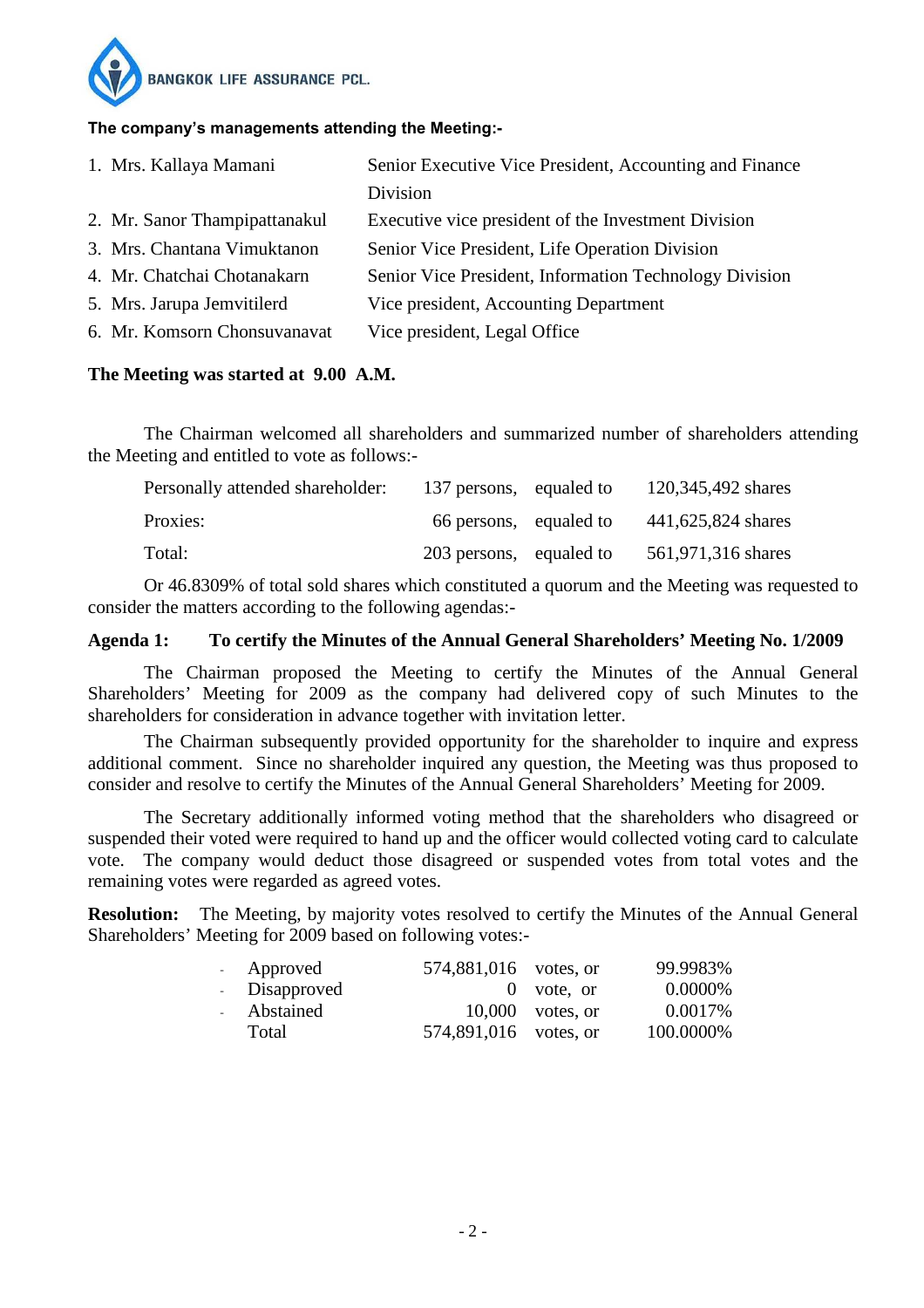

# **Agenda 2: To acknowledge the operating results for 2009**

The Chairman assigns the President to report the Company's operating result for the year 2009. Detail as follows.

The Company's total assets amount to 68,340 million baht compared with 51,482 million baht in 2008, representing an increase of 32.75 percent. The majority of assets are investment assets, amounting to 65,763 million baht or about 96 per cent of total assets.

Meanwhile, life policy reserve increased to 53,558 million baht from 41,892 million baht in 2008, representing an increase of 27.85 percent. Shareholders' equity amounted to 7,232 million baht, increasing from 3,012 million baht in 2008 due to Company's IPO and an increase in long term investment value which was in line with the improvement in the SET. This resulted in the Company's financial strength as evidence by the 7,035 million baht of capital fund, which was 657 percent higher than the regulator's requirement.

In 2009, the Company's first year premium income amounted to 6,885 million baht from 4,186 million baht in 2008, representing an increasing of 64.48 percent. Meanwhile, renewal year premium amounted to 13,028 million baht from 10,821 the previous year, representing an increase of 20.40 percent. With high premium collection rate of 91%, the Company's total premium income amounted to 19,913 million baht from 15,007 million baht in 2008, representing an increase of 32.69%. The majority of premiums are from Bancassurance channel which represented 68.72 percent of first year premium and 43.76 percent of total premium.

Production from Bancassurance channel improve significantly. First year premium amounted to 4,731 million baht, or an increase of 77.12 percent from last year, while renewal year premium amounted to 3,982 million baht, or 72.83 percent increase from last year. In summary, total premium income amounted to 8,713 million baht, representing an increase of 75.14 percent.

In comparison with the total industry, the Company's first year premium represented 7.84% market share, an increase of 64.48%, which was higher than the industry average of 27.51%. Meanwhile, total premium represented 7.68% market share, an increase of 32.69% which was higher than the industry average of 16.76%.

As for investment side, the Company's investment assets amounted to 65,763 million baht at the end of 2009. The majority of investment assets were invested in government bonds, Bank of Thailand bonds, State Enterprise bonds, and corporate debentures with high creditworthiness. Investment assets in this category amounted to 87.04 percent, while investment in equities, unit trusts and loan accounted for 6.82 percent, 3.34 percent and 2.81%, respectively. Reflecting this investment allocation, interest and dividend income, which were stable overtime, were the major part of total investment income. In 2009, the Company's total investment income amounted to 3,073 million baht from 2,155 million baht in 2008 representing an increase of 15.23 percent, due partly to 236 millionbaht gain from security trading following the improvement in the SET. Meanwhile, average return on investment was 5.45 percent compare with 4.77 percent in the previous year.

In 2009, the Company's operating expenses were efficiently kept under control. Operating expenses amounted to 1,112 million baht, an increase of 15.23 percent in line with business expansion. However, operating expenses to net premium ratio declined to 5.66% from 6.55% last year. This resulted in the Company's net profit of 1,186 million baht or 1.12 baht per share, increasing from the previous year which posted the net profit of 751 million baht or 0.75 baht per share, representing an increase of 49.33 percent. Meanwhile, return on equity was 23.13 precent.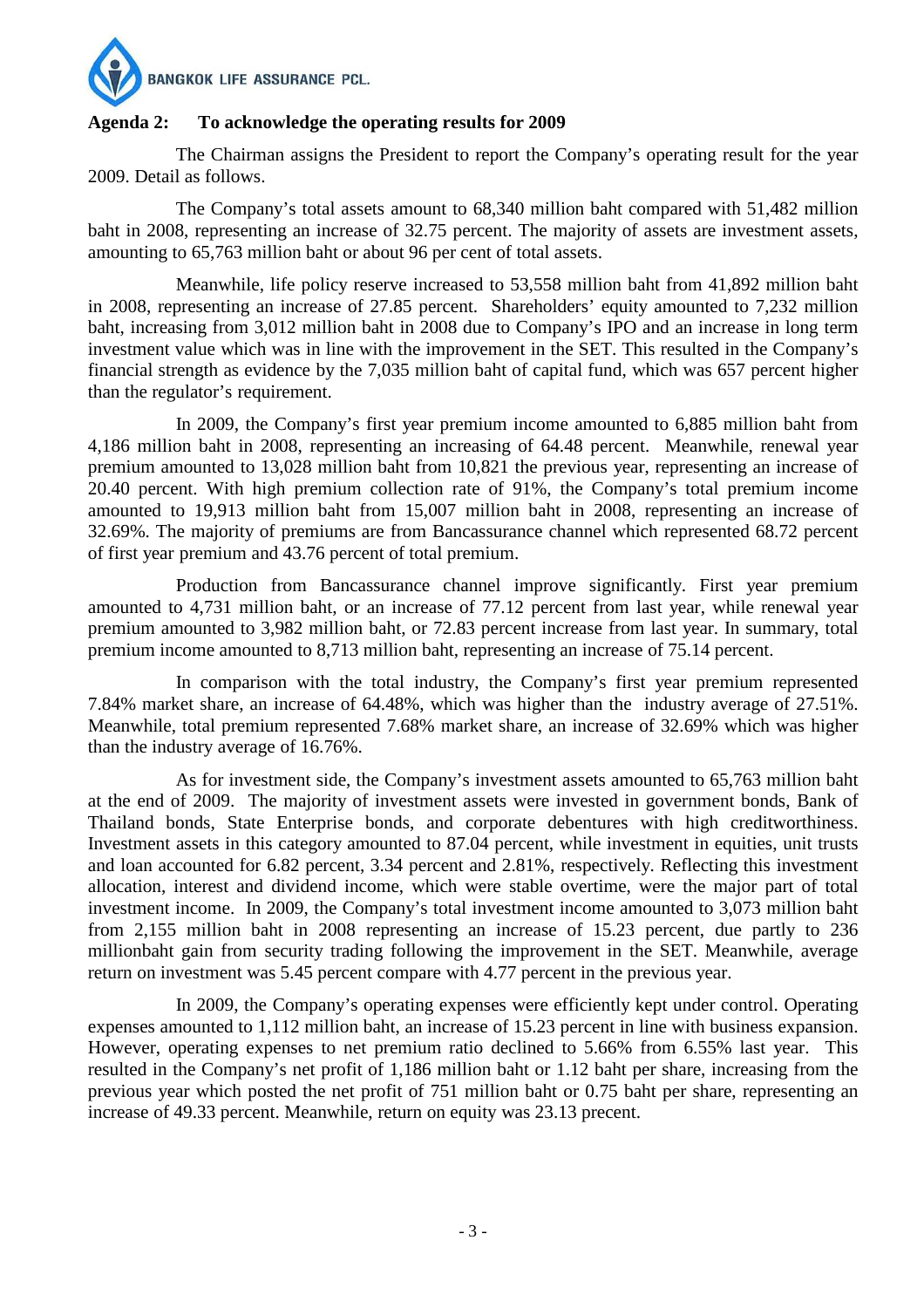

In addition to the company's business had built stability to the life and family, the company also committed to reward the society as the company had continuous project to build opportunity for rural children to more access the education opportunity by spreading assistance to all regions of the country including also public benefits, i.e. in religion, environment aspects, etc. though activities of the agent and the employee of the company.

The Chairman granted shareholders opportunity to inquire and give additional comment.

- Question: Mr. Kashane Benjakul, the minor shareholder admired the directors and executives in management of the company to get good operating result and created good reward to the shareholders and then inquired about growth trend of new business and supporting factors.
- Answer: The President commented that the company would have growth rate higher than industry at average 17-18% as in the past the company regularly had growth rate higher than industry.
- Question: Mr. Kashane Benjakul, the minor shareholder, inquired about the trend which the company would have high growth as the  $1<sup>st</sup>$  rank of business via the bank due to there was Bangkok Bank, the greatest bank in Thailand as the alliance.
- Answer: The Chairman explained that the company did not concerned onlynew business growth but also emphasized on total premium income which supported the ability to make profit of the company in long term.
- **Resolution**: The Meeting acknowledged report of the Board of Directors about operating result for 2009.

#### **Agenda 3: To approve the Balance Sheet and Statement of Income as at December 31, 2009**

 The Chairman proposed the Meeting to approve the Balance Sheet and Statement of Income for the year ended as at 31 December 2009 which was reviewed from the Audit Committee of the Company and Mrs. Nonglak Phumnoi, the certified accounting auditor, license No. 4172 from Ernst & Young Co., Ltd. had audited and signed to certify thereof. For details of Balance Sheet and Statement of Income was appeared in Financial Statements page 76-119 of annual report of the company.

 The Chairman granted shareholders opportunity to inquire and give additional comment and no shareholders inquired any question, the Chairman thus proposed the Meeting to approve the Balance Sheet and Statement of Income as at December 31, 2009.

**Resolution:** The Meeting, by majority votes, thus resolved to approve the Balance Sheet and Statement of Income for the year ended as at December 31, 2009 which was reviewed by the Audit Committee of the company and audited and signed by Mrs. Nonglak Phumnoi, the certified accounting auditor, License No. 4172 from Ernst & Young Co., Ltd. subject to the following votes:-

| - Approved    | 608,898,016 votes, or |              | 100.0000% |
|---------------|-----------------------|--------------|-----------|
| - Disapproved |                       | $0$ vote, or | 0.0000\%  |
| Abstained     |                       | $0$ vote, or | 0.0000\%  |
| Total         | 608,898,016 votes, or |              | 100.0000% |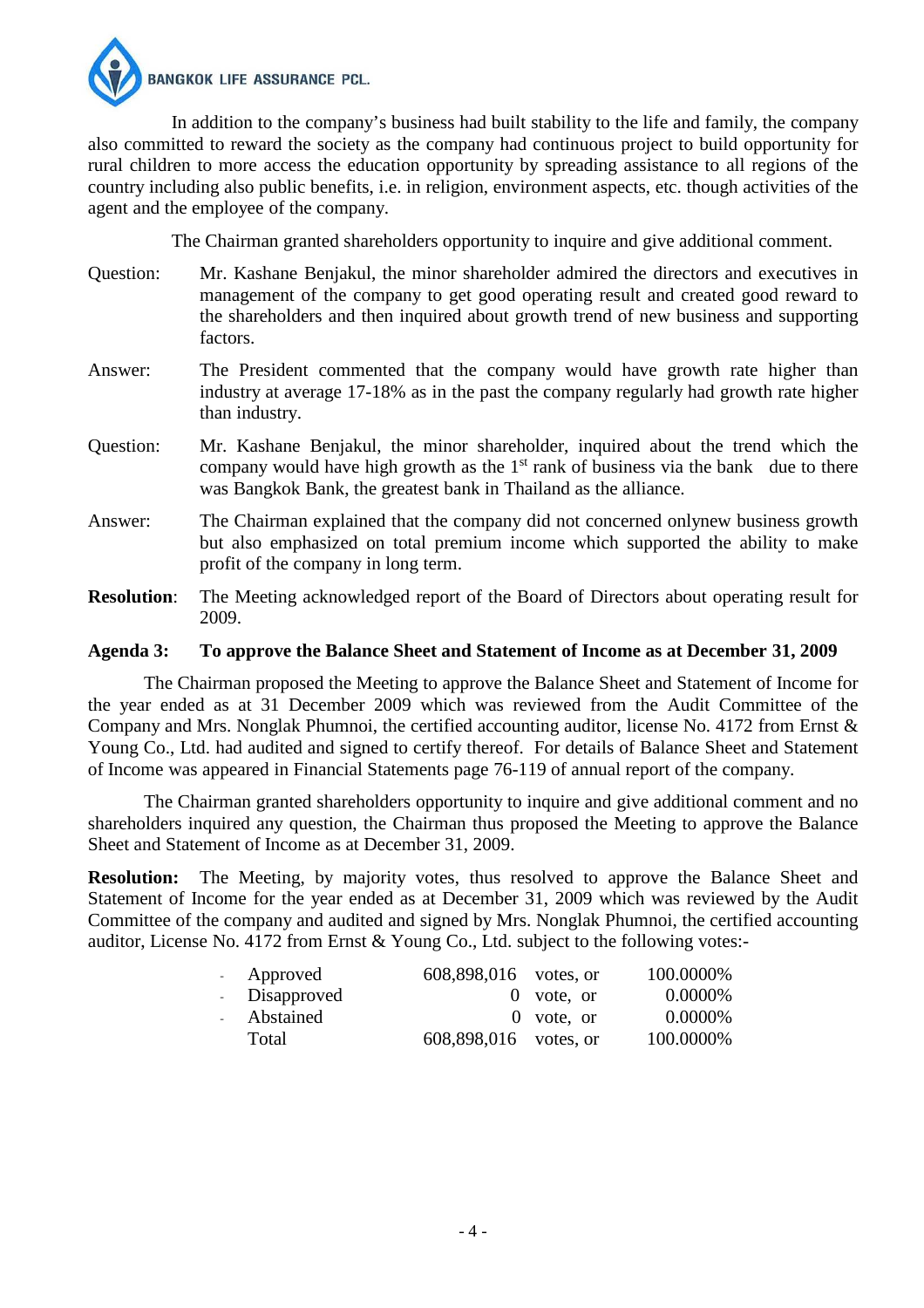**BANGKOK LIFE ASSURANCE PCL.** 

# **Agenda 4: To approve the appropriation of profit for the year 2009 and determine dividend payment**

 The Chairman declared to the Meeting that pursuant to the Articles of Association clause 56 which stipulated that the company was required to appropriate partial annual net profit as reserve not less than 5% of annual net profit less retained loss brought forward (if any) until such reserve would reach not less than 10% of registered capital of which the company currently had registered capital 1,220 million baht and profit as at the end of 2009 was 1,186 m. baht. The Board of Directors deemed appropriate to propose the Meeting to appropriate net profit as statutory reserve for 2009 at 44.9 million baht. The company therefore had total statutory reserve 122 million baht or full 10% of registered capital. That meant the company was not required to appropriate statutory reserve in following years in case of the company did not increase registered capital.

 The Chairman additionally declared about dividend payment policy of the company at the rate not lower than 25% of net profit. The Chairman therefore proposed the Meeting to approve dividend payment to the shareholder 0.15 baht per share (duly approved by the Office of Insurance Commission on 22 April 2010) by determining dividend payment on 26 May 2010 and the closing date of the register book was on 14 May 2010 and requested the Meeting to acknowledge interim dividend payment at 0.15 baht per share which was paid on 11 December 2009. Total dividend paid to the shareholders for operating result in 2009 was 0.30 baht per share or 30%.

 The Chairman granted shareholders opportunity to inquire and give additional comment and no shareholders inquired any question, the Chairman thus proposed the Meeting to approve the appropriation of profit for the year 2009 and determine dividend payment.

**Resolution:** The Meeting, by majority votes thus approved the appropriation of profit as statutory reserve for 2009, total 44.9 million baht and determined dividend payment to the shareholder at 0.15 baht per share (duly approved by the Office of Insurance Commission on 22 April 2010) which was paid on May 26, 2010. The closing date of register book was on May 14, 2010. To propose the Shareholders'meeting to approve acknowledge the interim dividend payment of baht 0.15 per share being paid on December 11, 2009, totally amount dividend payment for the 2009 operating results of baht 0.30 per share, based on the following votes:-

|                    | - Approved    | 608,913,016 votes, or |              | 100.0000% |
|--------------------|---------------|-----------------------|--------------|-----------|
|                    | - Disapproved |                       | $0$ vote, or | 0.0000%   |
| $\Delta \sim 10^4$ | Abstained     |                       | $0$ vote, or | 0.0000%   |
|                    | Total         | 608,913,016 votes, or |              | 100.0000% |

### **Agenda 5: To approve the appointment of directors replacing those retired by rotation**

 The Chairman declared to the Meeting that pursuant to the Articles of Association clause 24 which stipulated that in all Annual General Meeting, one-third or nearly one-third of directors were retired of which in this year there were 4 retired directors, as follows:-

| (1) Mr.Chai Sophonpanich  | Director                    |
|---------------------------|-----------------------------|
| (2) Mr.Chai Navaphand     | <b>Independent Director</b> |
| (3) Dr. Siri Ganjarerndee | Independent Director        |
| (4) Mr. Kentaro Ide       | Director                    |

 To maintain transparent vote, the Chairman thus requested those retired directors and persons who had conflicted of interest in this agenda to temporary leave the conference room until completion of vote counting.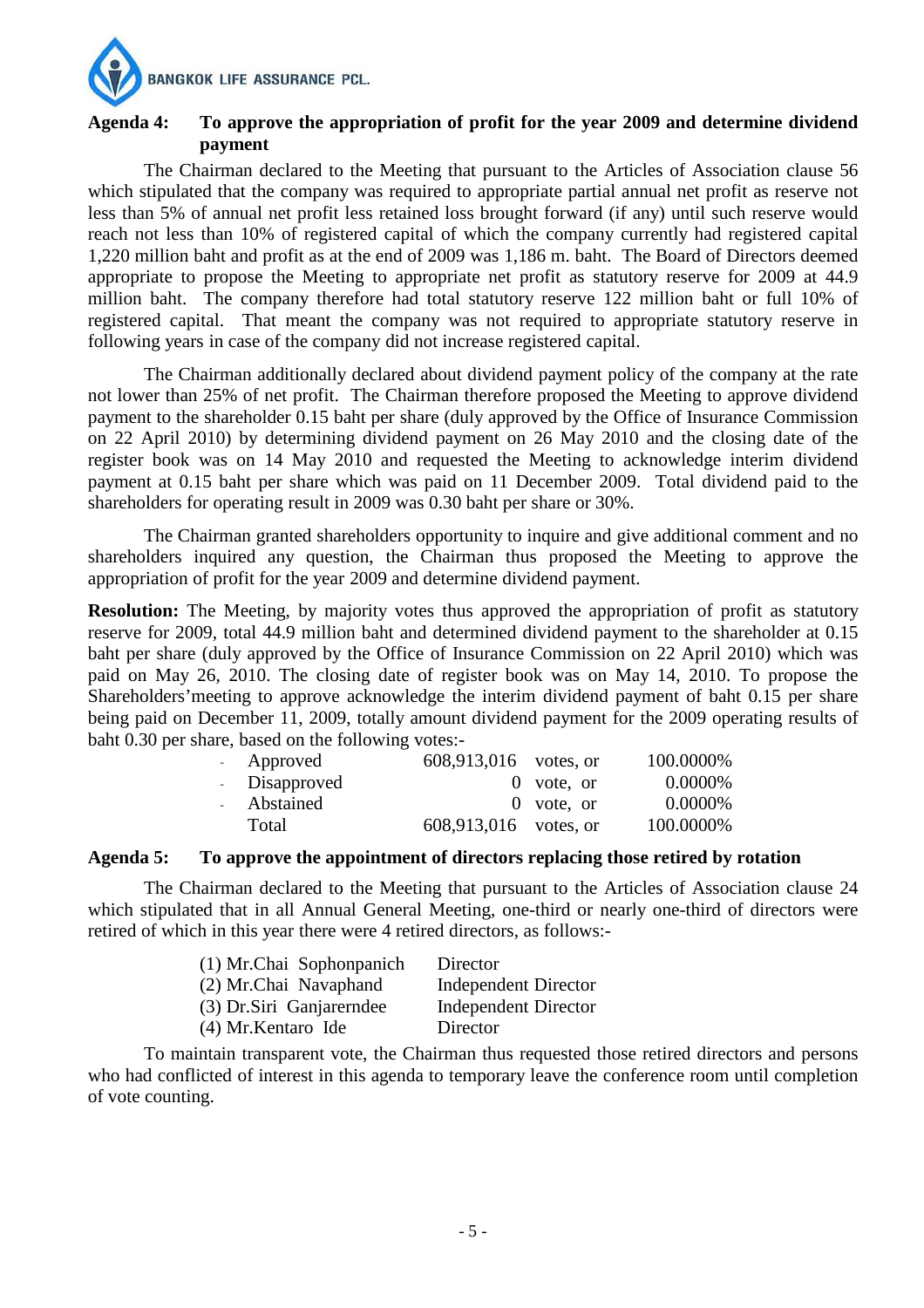

 The Chairman subsequently declared that the Meeting opined that all those four retired directors were all seniors who were knowledgeable, capable and had high experience and had well performed their duties. It was thus deemed appropriate to propose the Meeting to reappoint those four directors to reassume the same position for another one rotation.

 For this agenda 5, the shareholders was required to submit all voting card either agreed, disagreed or suspended vote. Voting in this agenda was vote for each individual four persons whereby the officer would collect four voting cards at the same time to quickly and conveniently gather voting cards

**Resolution:** The Meeting by majority votes of shareholders thus resolved to appoint Mr. Chai Sophon Panich to reassume the same position for another rotation based on the following votes:-

| - Approved    | 503,188,696 votes, or |                    | 99.9980%  |
|---------------|-----------------------|--------------------|-----------|
| - Disapproved |                       | $0$ vote, or       | 0.0000\%  |
| - Abstained   |                       | $10,000$ votes, or | 0.0020\%  |
| Total         | 503,198,696 votes, or |                    | 100.0000% |

**Resolution:** The Meeting by majority votes of shareholders thus resolved to appoint Mr. Chai Nawaphan to reassume the same position for another rotation based on the following votes:-

| - Approved    | 503,188,696 votes, or |                    | 99.9980%  |
|---------------|-----------------------|--------------------|-----------|
| - Disapproved |                       | $0$ vote, or       | 0.0000%   |
| - Abstained   |                       | $10,000$ votes, or | 0.0020%   |
| Total         | 503,198,696 votes, or |                    | 100.0000% |

**Resolution:** The Meeting by majority votes of shareholders thus resolved to appoint Dr.Siri Karncharoendee to reassume the same position for another rotation based on the following votes:-

|                       | - Approved    | 503,198,696 votes, or |              | 100.0000% |
|-----------------------|---------------|-----------------------|--------------|-----------|
|                       | - Disapproved |                       | $0$ vote, or | 0.0000%   |
| $\Delta \sim 10^{-1}$ | Abstained     |                       | $0$ vote, or | 0.0000%   |
|                       | Total         | 503,198,696 votes, or |              | 100.0000% |

**Resolution:** The Meeting by majority votes of shareholders thus resolved to appoint Mr. Kentaro Ide to reassume the same position for another rotation based on the following votes:-

| - Approved    | 500, 543, 696 votes, or |              | 99.4724%  |
|---------------|-------------------------|--------------|-----------|
| - Disapproved | $2,645,000$ votes, or   |              | 0.5256%   |
| - Abstained   |                         | $0$ vote, or | 0.0000%   |
| Total         | 503,198,696 votes, or   |              | 100.0000% |

#### **Agenda 6: To approve the director's remuneration for 2010**

 The Chairman proposed the Meeting to approve the director's remuneration for 2010 by considering from knowledge, ability and suitability to the duties and responsibilities of the director including business expansion and profit growth of the company, of which, details of director's remuneration was appeared in annual report of the company page 45. It was thus deemed appropriate to propose the Meeting to approve the director's remuneration for 2010 within not exceeding 12 million baht as equaled to the amount being approved for 2009.

 The Chairman granted shareholders opportunity to inquire and give additional comment and no shareholders inquired any question, the Chairman thus proposed the Meeting to approve the director's remuneration for 2010.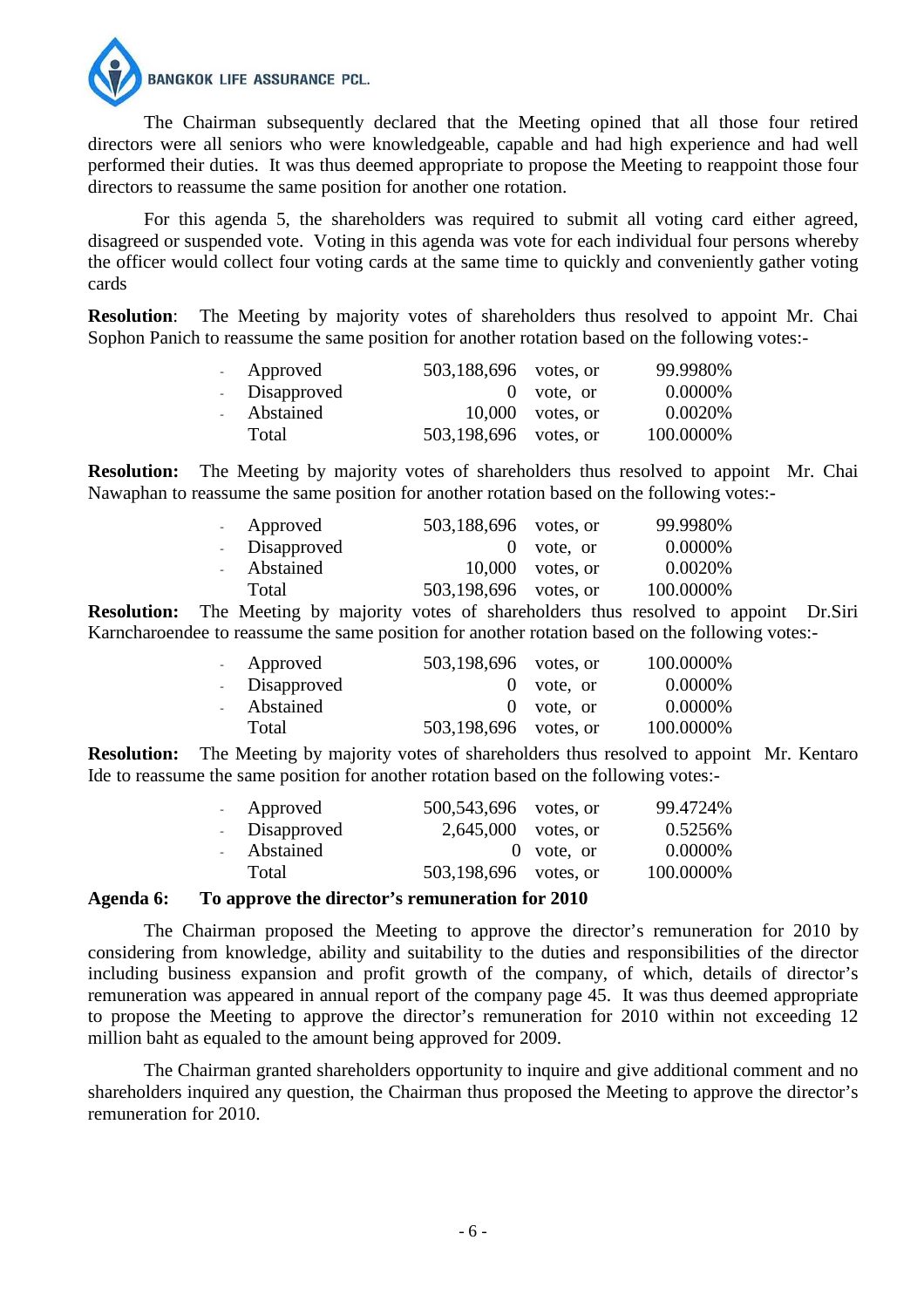**BANGKOK LIFE ASSURANCE PCL.** 

**Resolution:** The Meeting by majority votes of the shareholders thus resolved to approve the directors' remuneration for 2010 within not exceeding 12 million baht based on following votes:-

| - Approved    | 608,927,016 votes, or |              | 100.0000% |
|---------------|-----------------------|--------------|-----------|
| - Disapproved |                       | $0$ vote, or | 0.0000\%  |
| - Abstained   |                       | $0$ vote, or | 0.0000%   |
| Total         | 608,927,016 votes, or |              | 100.0000% |

#### **Agenda 7: To approve the appointment of company's auditor and determine auditor's remuneration**

 The Chairman assigned Mr. Sunthorn Arunanondchai, Chairman of the Audit Committee to propose the Meeting to approve the appointment of company's auditor and determine auditor's remuneration according to the following details:-

 The Chairman of Audit Committee reported that according to the financial figure of the life assurance company which contained more accounting details than general company and opined that the company had previously working with the auditor from Ernst & Young Co., Ltd. who had good experience and acceptable fame, the Chairman of Audit Committee then proposed the Meeting to approve the appointment of company's auditor and determine auditor's remuneration and named below:-

| (1) Mr. Sophon Permsirivallop, | Certified Accounting Auditor, License No.3182 or                                   |
|--------------------------------|------------------------------------------------------------------------------------|
|                                | (2) Miss Rungnapha Lertsuwankul, Certified Accounting Auditor, License No. 3516 or |
| (3) Mrs. Nonglak Pumnoi,       | Certified Accounting Auditor, License No.4172                                      |

 Whereby either auditor would audit and express comment toward Financial Statements of the company and determine the auditor's remuneration for 2010 at 1,450,000 baht.

 The Chairman granted shareholders opportunity to inquire and give additional comment and no shareholders inquired any question, the Chairman thus proposed the Meeting to approve the appointment of company's auditor and determine auditor's remuneration.

**Resolution:** The Meeting by majority votes of shareholders thus resolved to appoint the Certified Accounting Auditor from Ernst & Young Co., Ltd. as follows:-

| (1) Mr. Sophon Permsirivallop, | Certified Accounting Auditor, License No.3182 or                                   |
|--------------------------------|------------------------------------------------------------------------------------|
|                                | (2) Miss Rungnapha Lertsuwankul, Certified Accounting Auditor, License No. 3516 or |
| (3) Mrs. Nonglak Pumnoi,       | Certified Accounting Auditor, License No.4172                                      |

 Whereby either auditor would audit and express comment toward Financial Statements of the company and determine the auditor's remuneration for 2010 at 1,450,000 baht based on following votes:-

| - Approved    | 608,929,016 votes, or |              | 100.0000% |
|---------------|-----------------------|--------------|-----------|
| - Disapproved |                       | $0$ vote, or | 0.0000\%  |
| Abstained     |                       | $0$ vote, or | 0.0000\%  |
| Total         | 608,929,016 votes, or |              | 100.0000% |

#### **Agenda 8: To consider other matters**

The Chairman granted shareholders opportunity to inquire and express their comments and there were the shareholders inquired several matters, as follows:-

Question: Mr. Natthakit Sunthornbura, the minor shareholder inquired about details of premium income from sale of loan protection insurance and amount of re-insurance premium including reinsurance police of the company.